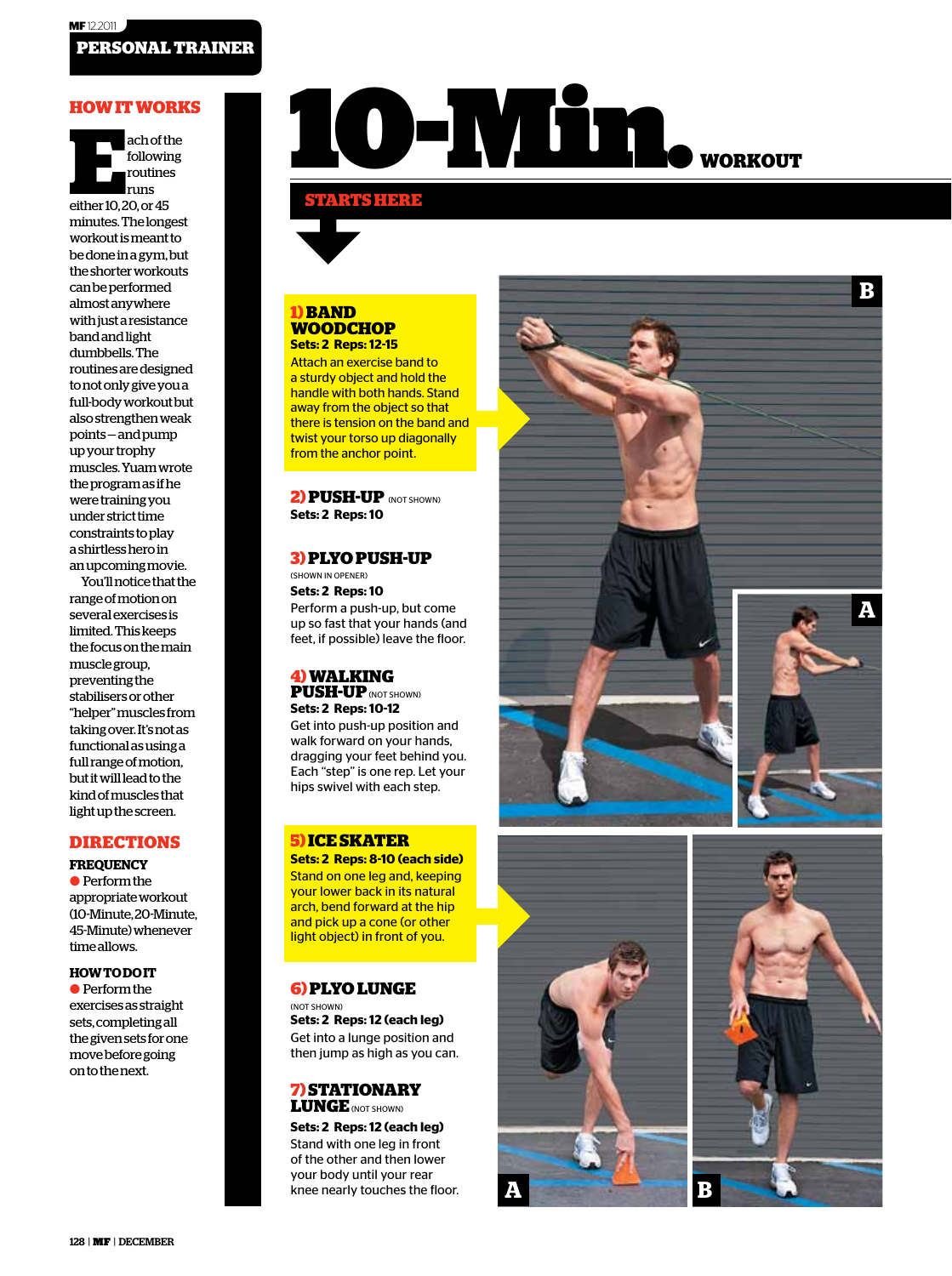

### **STARTS HERE**



#### **1) BAND WOODCHOP**

(NOT SHOWN) **Sets: 2 Reps: 12-15** See the 10-Minute Workout opposite for a description.

#### **2) SPRINT**

(NOT SHOWN) **Reps: 10** Sprint 20 yards and then walk 10. Repeat for 10 reps.

# **3) PUSH-UP TO ROW**

**Sets: 2 Reps: 8-10 (each side)** Hold a dumbbell in each hand and perform a push-up. At the top, row one dumbbell to your side while raising the opposite leg. Work the opposite arm and leg on the next rep.



#### **4) COBRA TO SUPERMAN**

**Sets: 2 Reps: 5-10 seconds** Bend forward at the hips, squatting slightly, and reach your arms out in front of you with palms down. Hold for five to 10 seconds, and then reach your arms behind you and turn your palms up, holding for five to 10 seconds.

**5) REVERSE-GRIP ROW** (NOT SHOWN) **Sets: 2 Reps: 15** Hold a dumbbell in each hand

and the handle of a resistance band. Stand on the band. With palms facing forward, bend over at the hips and row the weights to your sides.

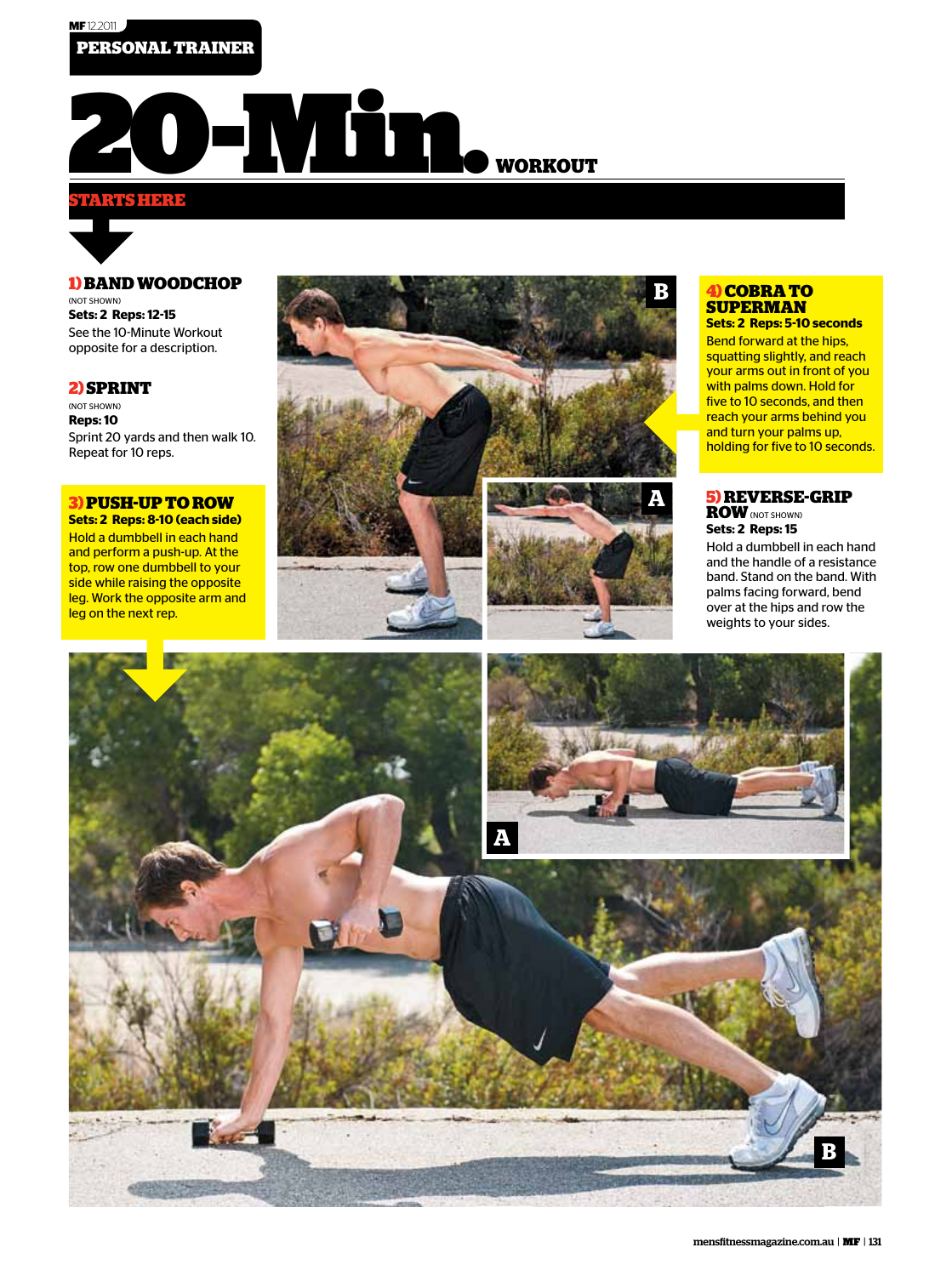# 20-Min. CONTINUED



#### **6) REVERSE FLY Sets: 2 Reps: 20**

**SEL** 

Hold a dumbbell in each hand and stand on one leg. Bend forward at the hips so your arms hang straight down. Raise the weights out to your sides.

# **7) BAND LATERAL**

**RAISE** (NOT SHOWN) **Sets: 3 Reps: 12-15 (each side)** Stand on a resistance band and hold one end in one hand. Raise your arm 90 degrees to your side.

#### **8) DUMBBELL CURL** (NOT SHOWN)

**Sets: 2 Reps: 20 (each side)** Hold the innermost side of the handle. Curl the dumbbell, then lower the weight to 15cm below 90 degrees (don't lock out your arm).

#### **9) DUMBBELL BAND KICKBACK** (NOT SHOWN)

**Sets: 2 Reps: 20 (each side)** Hold a dumbbell in one hand and the end of an anchored band. Keeping your elbow close to your side, extend your arm behind you.

## **10) BAND EXTERNAL ROTATION** (NOT SHOWN)

**Sets: 3 Reps: 20** Hold the end of a band in each hand and bend your elbows 90 degrees. Pull the band apart.

**A**

# **45-Min. WORKOUT**

#### **STARTS HERE**



### **1) BAND WOODCHOP**

(NOT SHOWN) **Sets: 2 Reps: 15** See the 10-Minute Workout on previous spread.

#### **2) CRUNCH** (NOT SHOWN)

**Sets: 2 Reps: 15** Look at your legs in front of you throughout each rep.

#### **3) OBLIQUE CRUNCH**

(NOT SHOWN) **Sets: 2 Reps: 15**

Hold the handle of a cable overhead. Stagger one foot in front of the other. Crunch your torso towards the leading foot, keeping your weight on your rear leg.

#### **4) DUMBBELL BENCH PRESS** (NOT SHOWN)

**Sets: 1 Reps: 10-12, 12 (drop set)** Hold a dumbbell in each hand and lie back on a flat bench. Press the weights over your chest and lower them only until your elbows are bent 90 degrees (so you keep constant tension on your triceps). Perform 10-12 reps, then grab a lighter pair of dumbbells and do another 12 reps immediately.

#### **5) DUMBBELL INCLINE PRESS**

(NOT SHOWN) **Sets: 1 Reps: 10-12, 12 (drop set)** Perform the same exercise as above, but on an incline bench.

#### **6) CABLE FLY Sets: 2 Reps: 10-12, 12 (drop set)**

Hold the handles of two opposing cable pulleys and allow your arms to extend back until you feel tension on your chest. Slowly bring your hands closer together until they're in front of your chest and then quickly (but with control) let them extend back again. Perform a drop set as described in the two bench press exercises above.